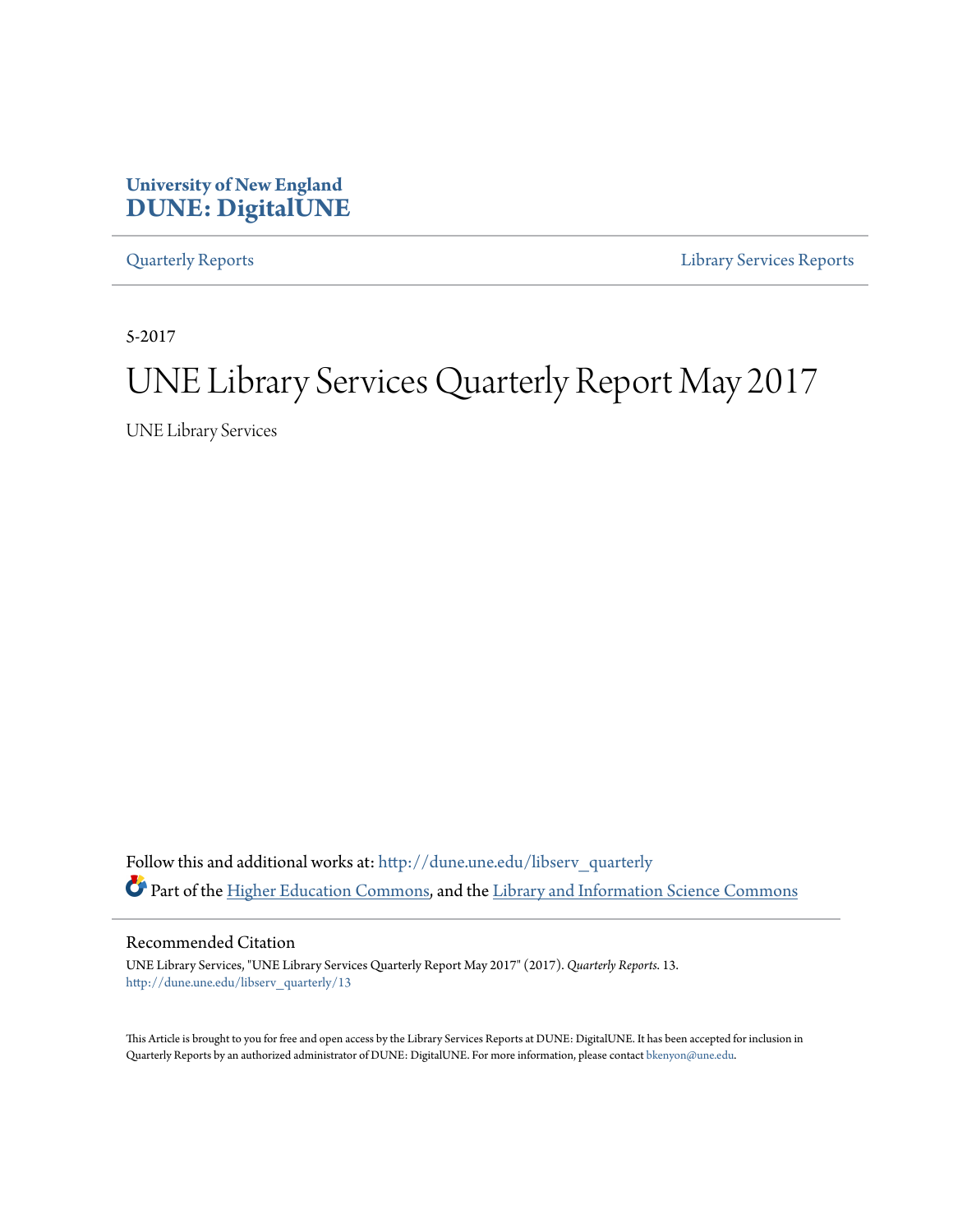

# **UNE Library Services May 2017 Report to the Board of Trustees**

# **I loved this experience because I think it's an incredible step forward to incorporating technology into our curriculum and creating a fundamental understanding of some of the symptoms our patients may be experiencing. We're all, for the most part, healthy and capable 20 somethings with no sense of what it means to have macular degeneration or any other type of serious degenerative illness. I don't think this experience necessarily gives us the perfect foundation but what could? It's a great first step.**

*-UNECOM Student, Class of 2020*

## **Part I: Unit Key Issues**

### **Gaining Empathy Through Virtual Reality Project**

#### Description

•UNE Library Services with the COM Division of Geriatric Medicine received a National Network of Libraries of Medicine New England Region (NN/LM NER) Technology Grant

to implement the Embodied Labs "We Are Alfred" virtual reality (VR) experience project. Librarians Beth Dyer and Barbara Swartzlander collaborated with COM Professor Marilyn Gugliucci to implement the project.

•At the Ketchum Library, all first year medical students were required to participate in a virtual reality experience in which they became an older adult named Alfred who suffers from macular degeneration and hearing loss. The students completed pre and post assessments



*A medical student wears the VR goggles; screen shows obstructed vision.*

to demonstrate what they learned and how their perspective on aging had changed through the experience. Results show that this is an effective new learning modality.



•The Portland Press Herald recently featured the program on the front page. The experience was popular at the UNE Brain Fair in April, and will be shown at the UNE Gala in June. For more information and a link to the article see the UNE [press release\\*](http://www.une.edu/news/2017/gaining-empathy-through-virtual-reality-une-college-osteopathic-medicine-featured-front-page).

*Kids line up at the Brain Fair to try the VR experience.*

\* http://www.une.edu/news/2017/gaining-empathy-through-virtual-realityune-college-osteopathic-medicine-featured-front-page